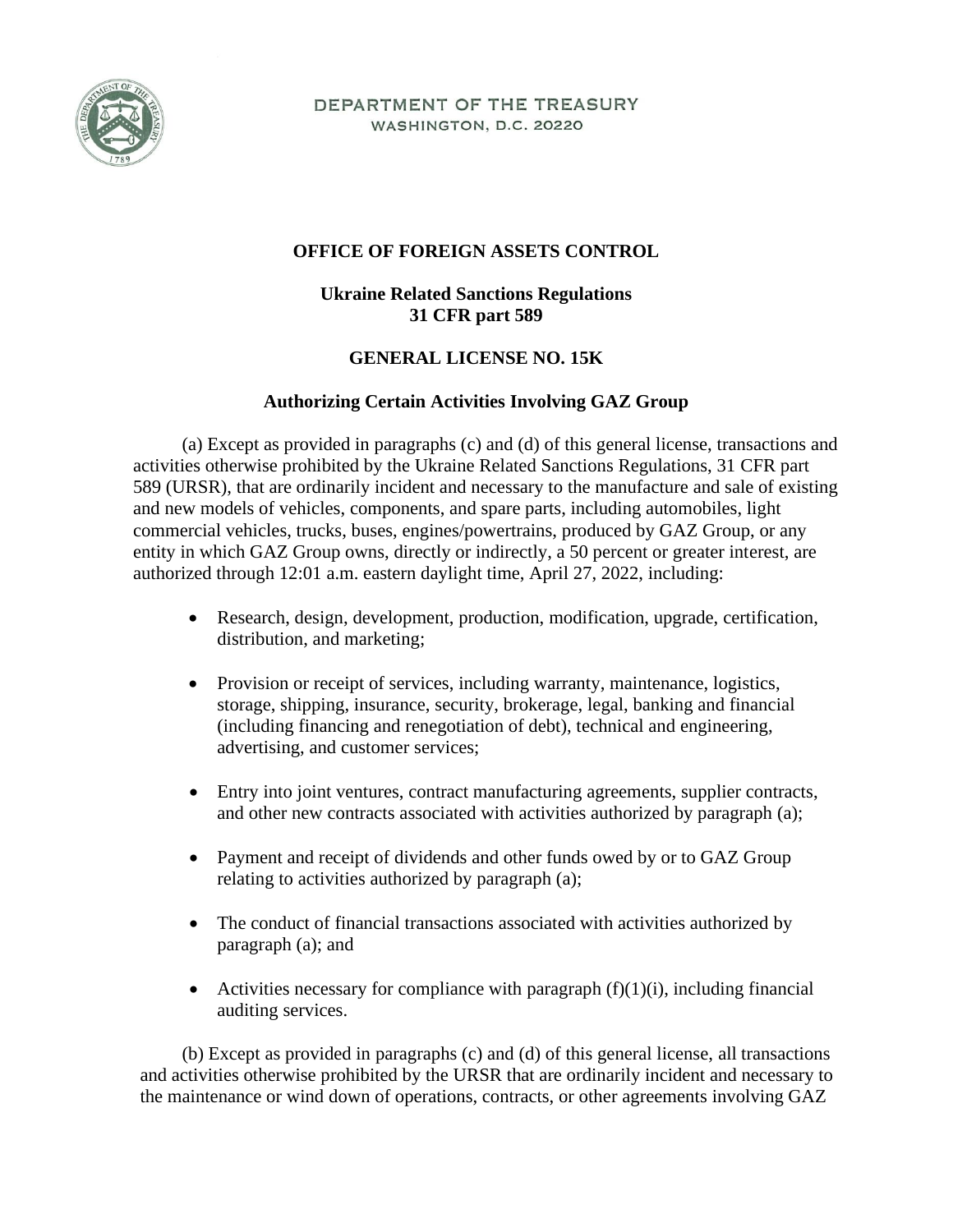Group, or any other entity in which GAZ Group owns, directly or indirectly, a 50 percent or greater interest, and that were in effect prior to April 6, 2018, including the importation of goods, services, or technology into the United States, are authorized through 12:01 a.m. eastern daylight time, April 27, 2022.

(c) All funds in accounts of blocked persons identified in paragraphs (a) and (b) that were blocked as of 12:01 a.m. eastern daylight time, May 22, 2018, remain blocked, except that such funds may be used for the activities authorized by this general license.

(d) This general license does not authorize:

(1) The divestiture or transfer of debt, equity, or other holdings in, to, or for the benefit of the blocked persons described above;

(2) Any transactions or dealings otherwise prohibited by any other part of 31 CFR chapter V, or any transactions or dealings with any blocked person other than the blocked persons described in paragraphs (a) and (b) of this general license; or

(3) The unblocking of any property blocked pursuant to any part of 31 CFR chapter V, except as authorized by paragraphs (a) or (b).

(e) U.S. persons participating in transactions authorized by this general license are required, within 10 business days after the expiration date of this general license, to file a detailed report of each transaction, including the names and addresses of parties involved, the type and scope of activities conducted, and the dates on which the activities occurred, via email to OFACReport@treasury.gov (preferred) or mail to Office of Foreign Assets Control, Office of Compliance and Enforcement, U.S. Department of the Treasury, 1500 Pennsylvania Avenue N.W., Freedman's Bank Building, Washington, DC 20220.

(f)(1) GAZ Group is required to provide the following information to OFAC:

(i) Audited financial statements and board meeting minutes for GAZ Group, reports of composition and changes to GAZ Group's Board of Directors, lists of any new joint ventures entered into by GAZ Group and any joint ventures under development by GAZ Group in which GAZ Group is a participant, and financing agreements entered into by GAZ Group valued at or exceeding \$5 million U.S. dollars. This information must be reported within five days of the close of each calendar quarter.

(ii) Certification that GAZ Group is not acting for or on behalf of Mr. Oleg Deripaska or any other person included on OFAC's list of Specially Designated Nationals and Blocked Persons, and that control over the actions, policies, and decisions of the company rests with GAZ Group's Board of Directors and shareholders. This information must be reported within five days of the close of each calendar month.

(2) Information reported under paragraph  $(f)(1)$  of this general license must reference General License 15K and be sent via email to OFACReport@treasury.gov (preferred) or mail